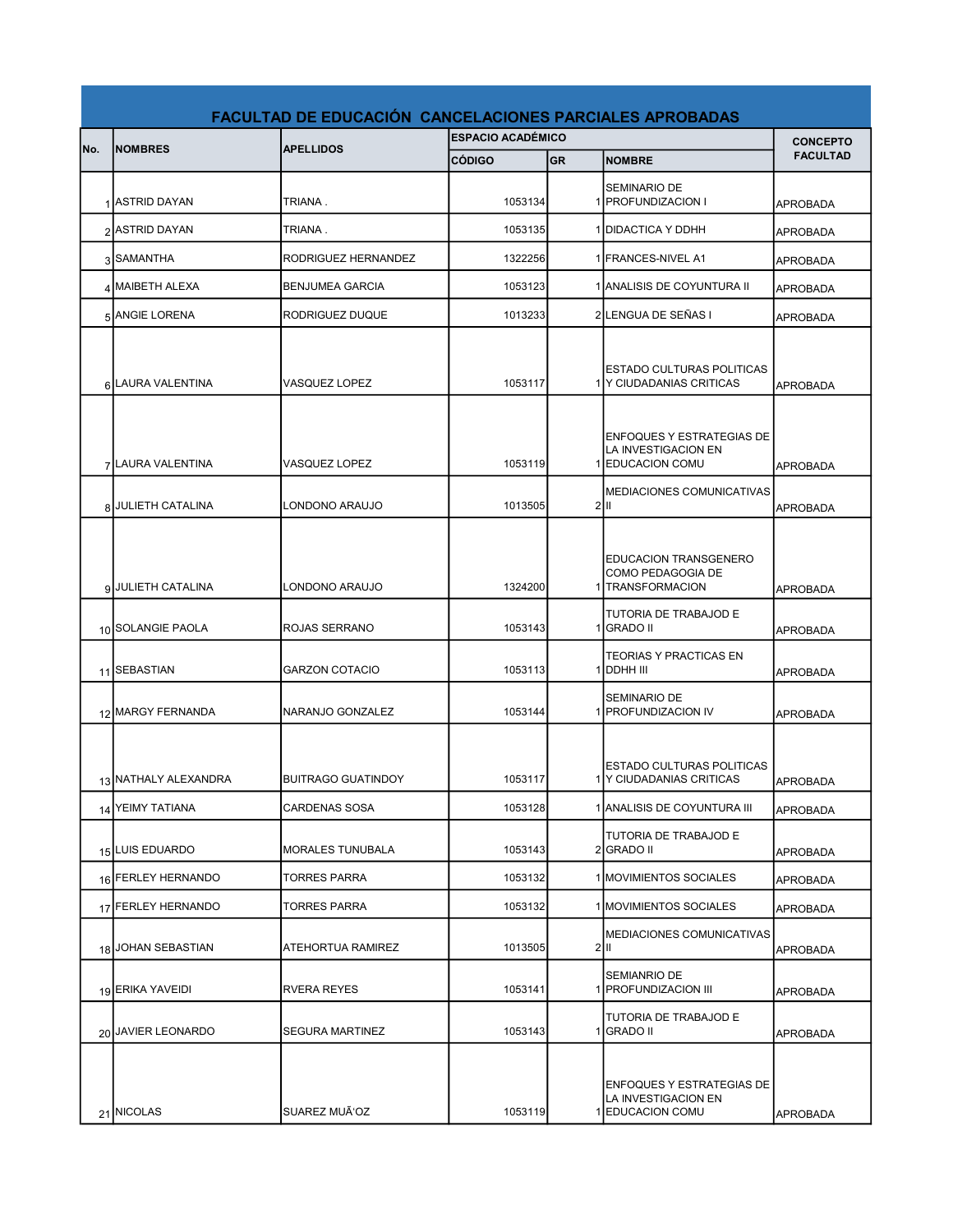|     | <b>FACULTAD DE EDUCACIÓN CANCELACIONES PARCIALES APROBADAS</b> |                         |                          |           |                                                                             |                 |  |
|-----|----------------------------------------------------------------|-------------------------|--------------------------|-----------|-----------------------------------------------------------------------------|-----------------|--|
| No. | <b>INOMBRES</b>                                                | <b>APELLIDOS</b>        | <b>ESPACIO ACADÉMICO</b> |           |                                                                             | <b>CONCEPTO</b> |  |
|     |                                                                |                         | <b>CÓDIGO</b>            | <b>GR</b> | <b>NOMBRE</b>                                                               | <b>FACULTAD</b> |  |
|     | 22 NICOLAS                                                     | SUAREZ MUÃ'OZ           | 1053127                  |           | JUSTICIA SOCIAL ENFOQUE DE<br>1 GENERO Y DESCA                              | <b>APROBADA</b> |  |
|     | 23 JESSICA TATIANA                                             | GONZALEZ MALDONADO      | 1053119                  |           | <b>ENFOQUES Y ESTRATEGIAS DE</b><br>LA INVESTIGACION EN<br>1 EDUCACION COMU | <b>APROBADA</b> |  |
|     | 24 FABIAN CAMILO                                               | <b>MILLAN BOHORQUEZ</b> | 1053119                  |           | <b>ENFOQUES Y ESTRATEGIAS DE</b><br>LA INVESTIGACION EN<br>1 EDUCACION COMU | <b>APROBADA</b> |  |
|     | 25 DIEGO ALEJANDRO                                             | PRADA.                  | 1053124                  |           | <b>INVESTIGACION ACCION Y</b><br>SISTEMATIZACION DE<br>1 EXPERIENCIAS       | <b>APROBADA</b> |  |
|     | 26 MARIA PAULA                                                 | <b>PINZON MEDINA</b>    | 1013505                  |           | <b>MEDIACIONES COMUNICATIVAS</b><br>$1$ III                                 | <b>APROBADA</b> |  |
|     | 27 MARIA PAULA                                                 | PINZON MEDINA           | 1013506                  |           | 1 CORRIENTES PEDAGOGICAS                                                    | <b>APROBADA</b> |  |
|     | 28 MARIA PAULA                                                 | PINZON MEDINA           | 1053108                  |           | EDUCACION SENTIDO DE LO<br>1 COMUNITARIO Y DERECHOS II                      | <b>APROBADA</b> |  |
|     | 29 KEVIN STEVE                                                 | <b>GIL CUTIVA</b>       | 1013503                  |           | <b>COMPRENSION Y PRODUCCION</b><br>2 DE TEXTOS II                           | <b>APROBADA</b> |  |
|     | 30 KEVIN STEVE                                                 | <b>GIL CUTIVA</b>       | 1013506                  |           | 1 CORRIENTES PEDAGOGICAS                                                    | <b>APROBADA</b> |  |
|     | 31 KEVIN STEVE                                                 | <b>GIL CUTIVA</b>       | 1053109                  |           | <b>TEORIAS Y PRACTICAS EN</b><br>1 DDHH II                                  | <b>APROBADA</b> |  |
|     | 32 DIANA CAROLINA                                              | <b>MONTES MARTINEZ</b>  | 1324200                  |           | <b>EDUCACION TRANSGENERO</b><br>COMO PEDAGOGIA DE<br>1 TRANSFORMACION       | <b>APROBADA</b> |  |
|     | 33 MARITZA ESPERANZA                                           | ALONSO TINJACA          | 1053117                  |           | ESTADO CULTURAS POLITICAS<br>1 Y CIUDADANIAS CRITICAS                       | <b>APROBADA</b> |  |
|     | 34 JONATHAN ALEXANDER                                          | CASTELLANOS CARDENAS    | 1013507                  |           | 1 IIDIOMA EXTRANJERO II                                                     | <b>APROBADA</b> |  |
|     | 35 JONATHAN ALEXANDER                                          | CASTELLANOS CARDENAS    | 1053136                  |           | 1 PRACTICA VI: PPIC                                                         | <b>APROBADA</b> |  |
|     | 36 GERALDINE                                                   | <b>MESA SABOGAL</b>     | 1053123                  |           | 1 ANALISIS DE COYUNTURA II                                                  | <b>APROBADA</b> |  |
|     | 37 JOHAN SEBASTIAN                                             | <b>TERAN BENITEZ</b>    | 1053125                  |           | EDUCACION COMUNITARIA Y<br>1 <b>DERECHOS HUMANOS</b>                        | <b>APROBADA</b> |  |
|     | 38 RAISA VALENTINA                                             | CARVAJAL GARCES         | 1053114                  |           | DIALOGO DE SABERES Y<br>1 <b>INEGOCIACION CULTURAL</b>                      | <b>APROBADA</b> |  |
|     | 39 JULIETH NATALIA                                             | <b>LUQUE MONROY</b>     | 1443245                  |           | DERECHOS HUMANOS Y<br>DERECHO INTERNACIONAL<br>1 HUMANITARIO                | APROBADA        |  |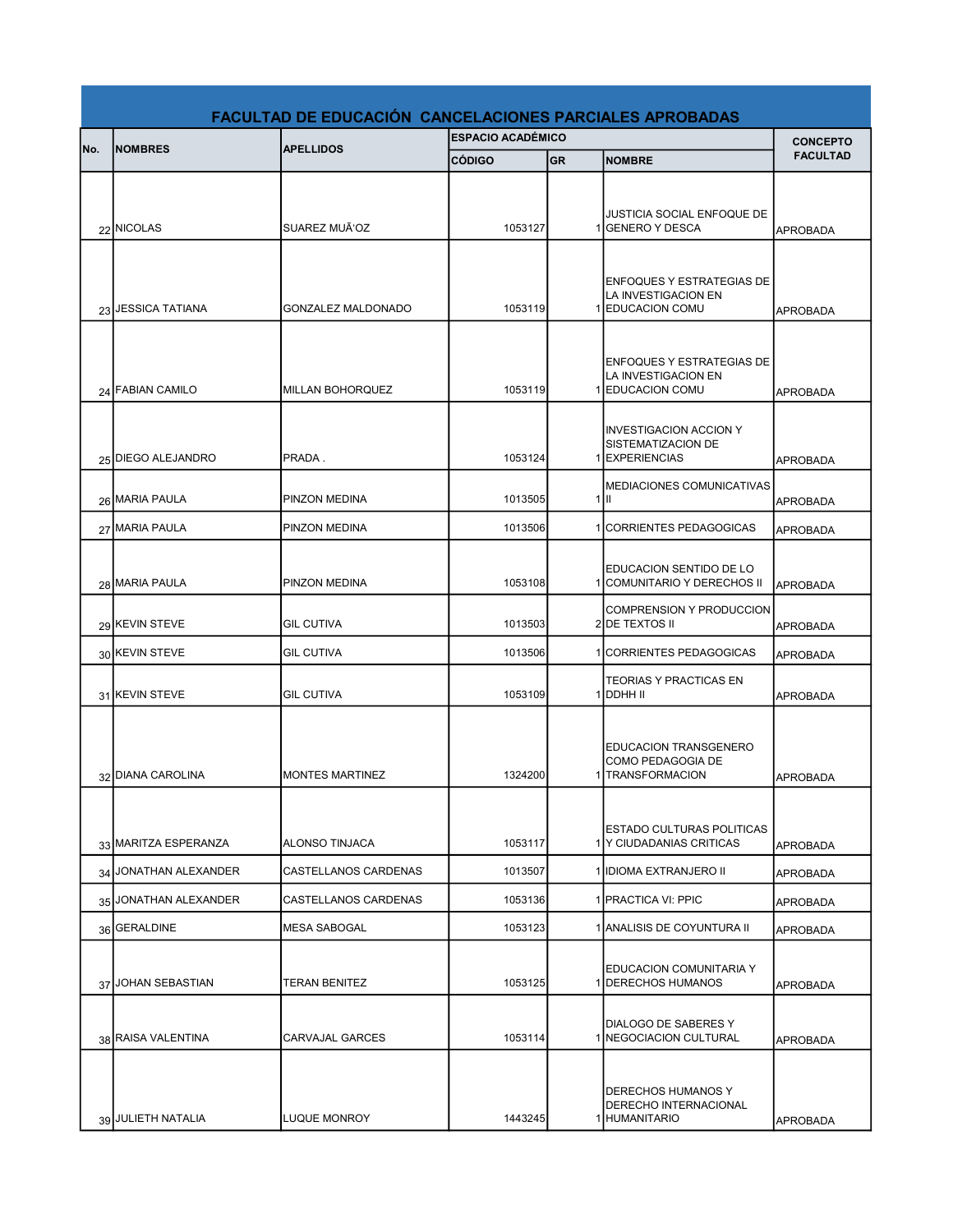|     | <b>FACULTAD DE EDUCACIÓN CANCELACIONES PARCIALES APROBADAS</b> |                         |                          |           |                                                                      |                 |  |
|-----|----------------------------------------------------------------|-------------------------|--------------------------|-----------|----------------------------------------------------------------------|-----------------|--|
|     | <b>NOMBRES</b>                                                 | <b>APELLIDOS</b>        | <b>ESPACIO ACADÉMICO</b> |           |                                                                      | <b>CONCEPTO</b> |  |
| No. |                                                                |                         | <b>CÓDIGO</b>            | <b>GR</b> | <b>NOMBRE</b>                                                        | <b>FACULTAD</b> |  |
|     | 40 ANGIE MELISA                                                | DIAZ MARIN              | 1053137                  |           | POLITICAS PUBLICAS Y<br>1 EXIGIBILIDAD DE DERECHOS                   | <b>APROBADA</b> |  |
|     | 41 KAREN JULIANA                                               | CABALLERO RODRIGUEZ     | 1013508                  |           | 2 IDIOMA EXTRANJERO III                                              | <b>APROBADA</b> |  |
|     | 42 DANIELA                                                     | <b>HERRERA MONTANEZ</b> | 1013505                  |           | MEDIACIONES COMUNICATIVAS<br>$2$  II                                 | APROBADA        |  |
|     | 43 LUZ ADRIANA                                                 | <b>MORALES ARIZA</b>    | 1014133                  |           | 1 LENGUA DE SEÑAS I                                                  | <b>APROBADA</b> |  |
|     | 44 MAUREEN STEPHANY                                            | <b>FORERO LEAL</b>      | 1014133                  |           | 1 LENGUA DE SEÑAS I                                                  | APROBADA        |  |
|     | 45 PAULA VALENTINA                                             | <b>COTRINO RAMIREZ</b>  | 1014146                  |           | 3 LENGUA DE SEÑAS III                                                | <b>APROBADA</b> |  |
|     | 46 JAIDY JULIETH                                               | SIMBAQUEVA MONCADA      | 1126769                  |           | MUSICOTERAPIA EN EDUCIÓN<br>1 <b>IPREESCOLAS Y ESPECIAL</b>          | <b>APROBADA</b> |  |
|     | 47 LIZETH YORELY                                               | <b>MENDEZ GONZALEZ</b>  | 1014135                  |           | SOCIOLOGIA, EDUCACACION Y<br>1 PEDAGOGIA                             | <b>APROBADA</b> |  |
|     | 48 LIZETH YORELY                                               | <b>MENDEZ GONZALEZ</b>  | 1014140                  |           | 1 ILENGUA DE SEÑAS II                                                | <b>APROBADA</b> |  |
|     | 49 LAURA VANESSA                                               | GONZALEZ CORCHUELO      | 1053348                  |           | MOVI PEDAGÓGICO. POSIB<br>PARA REPEN HIST Y PRESE DE<br>1 LA EDU CO  | <b>APROBADA</b> |  |
|     | 50 LAURA ALEJANDRA                                             | PEREZ BUSTACARA         | 1324130                  |           | 1 COLOMBIA HOY                                                       | APROBADA        |  |
|     | 51 LAURA CAMILA                                                | <b>BELTRAN MEDELLIN</b> | 1014140                  |           | 1 LENGUA DE SEÑAS II                                                 | <b>APROBADA</b> |  |
|     | 52 LAURA ALEJANDRA                                             | CIFUENTES MOLINA        | 1014049                  |           | ARTE EXCEPCIONALIDAD Y<br>1 CULTURA                                  | APROBADA        |  |
|     | 53 LAURA ALEJANDRA                                             | <b>CIFUENTES MOLINA</b> | 1014082                  |           | <b>GESTION</b><br>TRANSDISCIPLINARIEDAD Y<br>1 EDUCACION             | <b>APROBADA</b> |  |
|     | 54 LAURA ALEJANDRA                                             | CIFUENTES MOLINA        | 1431162                  |           | SEMINARIO DE EDUCACIÓN<br>1 SEXUAL                                   | <b>APROBADA</b> |  |
|     | 55 LUISA FERNANDA                                              | AVILA DUARTE            | 1219210                  |           | 1 EDUCACION EXPERIENCIAL                                             | <b>APROBADA</b> |  |
|     | 56 ANGIE STEPHANIE                                             | <b>RUIZ GARZON</b>      | 1014066                  |           | TALENTOS EN POBLACION<br>1DIVERSA                                    | <b>APROBADA</b> |  |
|     | 57 ANGIE STEPHANIE                                             | <b>RUIZ GARZON</b>      | 1014161                  |           | DISEÑO DE AMBIE. VIRTUALES<br>DE APRENDIZAJE (AVA)PARA<br>1 LA INNOV | APROBADA        |  |
|     | 58 HERIKA SHIRLEY                                              | ROBLES DIAZ             | 1014137                  |           | 6 PRAXIS V                                                           | <b>APROBADA</b> |  |
|     | 59 RUTH                                                        | MARTINEZ BERNAL         | 1013508                  |           | 1 IIDIOMA EXTRANJERO III                                             | <b>APROBADA</b> |  |
|     | 60 YEYMI TATIANA                                               | PEREZ CARDENAS          | 1014130                  |           | SUBJETIVIDAD CONTEX Y<br>EDUCA:PERSONAS CON<br>1 DISC.FISICO MOTOR   | APROBADA        |  |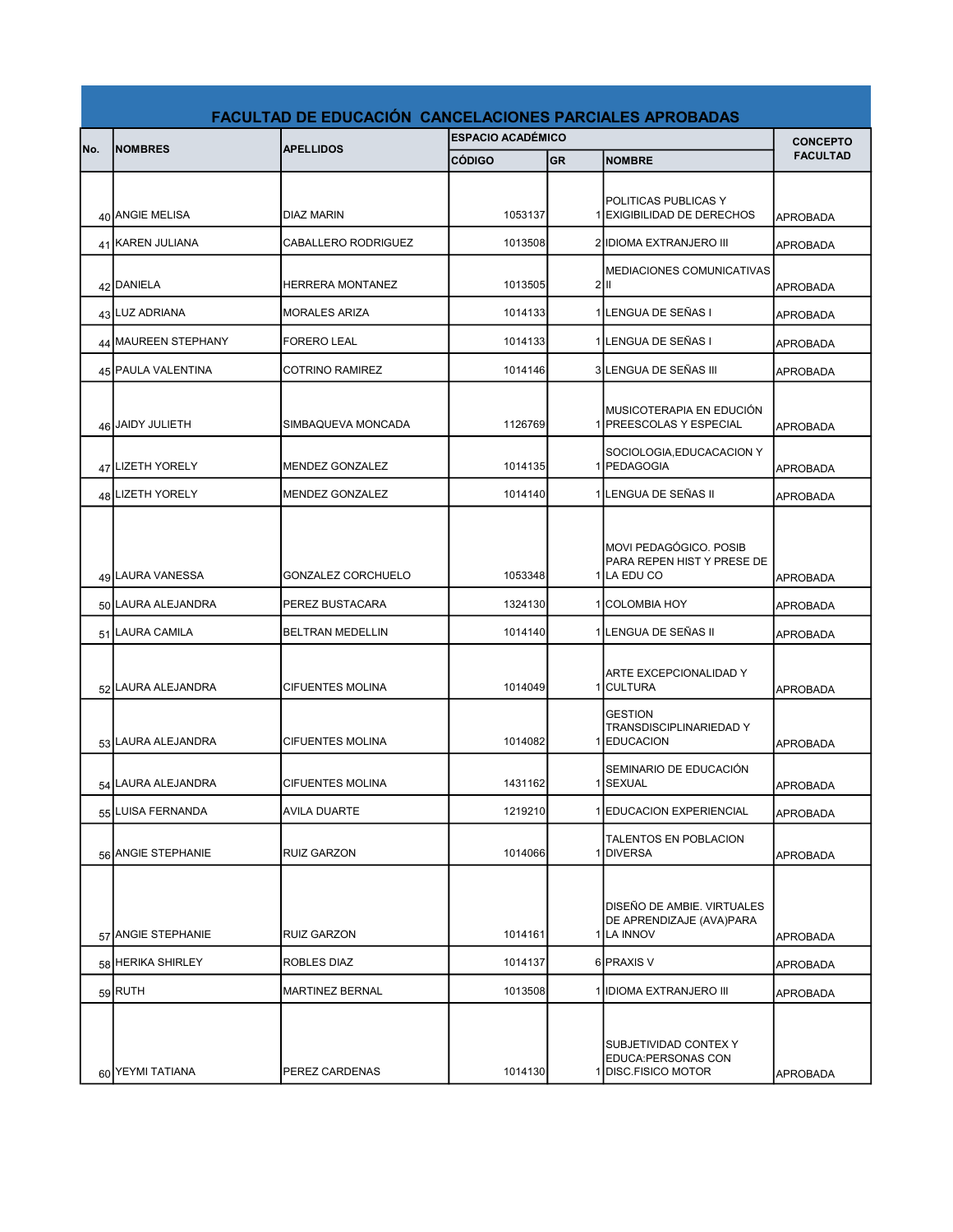|     | <b>FACULTAD DE EDUCACIÓN CANCELACIONES PARCIALES APROBADAS</b> |                            |                          |           |                                                                                                  |                 |
|-----|----------------------------------------------------------------|----------------------------|--------------------------|-----------|--------------------------------------------------------------------------------------------------|-----------------|
| No. | <b>INOMBRES</b>                                                |                            | <b>ESPACIO ACADÉMICO</b> |           |                                                                                                  | <b>CONCEPTO</b> |
|     |                                                                | <b>APELLIDOS</b>           | <b>CÓDIGO</b>            | <b>GR</b> | <b>INOMBRE</b>                                                                                   | <b>FACULTAD</b> |
|     | 61 LAURA MELISSA                                               | SANCHEZ ARTEAGA            | 1219205                  |           | PAZ Y CREATIVIDAD:<br>CONSTRUCCIÓN COMUNITARIA<br>2 DE LA RECONCILIA                             | <b>APROBADA</b> |
|     | 62 LAURA CAMILA                                                | CASTIBLANCO RIANO          | 1014045                  |           | <b>PROCESOS DE EDUC Y ORIENT</b><br>VOCAC EN PERS CON CAPAC<br>3DIFERTS I                        | <b>APROBADA</b> |
|     | 63 JENNIFER PAOLA                                              | <b>VIDAL CASTILLO</b>      | 1014146                  |           | 3 LENGUA DE SEÑAS III                                                                            | <b>APROBADA</b> |
|     | 64 DIANA PAOLA                                                 | PENA VILLAMIL              | 1014069                  |           | AMBIENTES PEDAGOGICOS<br>1 COMPLEJOS                                                             | <b>APROBADA</b> |
|     | 65 ANGIE DANIELA                                               | PINZON RODRIGUEZ           | 1014183                  |           | 3 COORIENTES PEDAGOGICAS                                                                         | <b>APROBADA</b> |
|     | 66 ANA MARIA                                                   | ZULUAGA CONTRERAS          | 1014146                  |           | 3 LENGUA DE SEÑAS III                                                                            | <b>APROBADA</b> |
|     | 67 ANA MARIA                                                   | <b>ZULUAGA CONTRERAS</b>   | 1014147                  |           | <b>COMUNICACION AUMENTATIVA</b><br>3 Y ALTERNATIVA                                               | <b>APROBADA</b> |
|     | 68 ANGELA JOHANA                                               | <b>REYES SACHICA</b>       | 1014153                  |           | 1 PLENARIA IV                                                                                    | APROBADA        |
|     | 69 ANGIE NATALIA                                               | <b>GUTIERREZ CALDERON</b>  | 1014129                  |           | SUBJETIVIDADES, CONTEXTOS<br>Y EDUCACION: PERSONAS<br>1SORDAS                                    | <b>APROBADA</b> |
|     | 70 LINA PAOLA                                                  | ROMERO GARCIA              | 1014150                  |           | SUBJETIVIDAD CONTEXT Y<br>EDUCA : PERSONAS CON<br>1 DISCAPA MULTIPLES                            | <b>APROBADA</b> |
|     | 71 PAULA ALEJANDRA                                             | <b>ALVAREZ APARICIO</b>    | 1014183                  |           | 1 COORIENTES PEDAGOGICAS                                                                         | <b>APROBADA</b> |
|     | 72 ISIS VERONICA                                               | <b>RUIZ ROA</b>            | 1324153                  |           | <b>EDUCACIÓN POPULAR E</b><br>1 INVESTIGACIÓN PARTICIPATIVA APROBADA<br>TEORIAS Y ESTILOS DE LOS |                 |
|     | 73 ERIKA GINNETH                                               | <b>BALLESTEROS CAICEDO</b> | 1014107                  |           | 1 APRENDIZAJES                                                                                   | APROBADA        |
|     | 74 ERIKA GINNETH                                               | <b>BALLESTEROS CAICEDO</b> | 1014109                  |           | <b>INEURODESAROLLO Y</b><br>1 SOCIEDAD                                                           | APROBADA        |
|     | 75 SONIA ANDREA                                                | <b>GONZALEZ FONSECA</b>    | 1015035                  |           | 3   PRACTICA VII                                                                                 | APROBADA        |
|     | 76 DANIELA STEFANIA                                            | <b>GRANADOS RODRIGUEZ</b>  | 1126465                  |           | 2 EDUCACIÓN MUSICAL I                                                                            | APROBADA        |
|     | 77 YISET NATALIA                                               | <b>MELO GOMEZ</b>          | 1015085                  |           | PEDAGOGIAS CRÍTICAS Y<br>1 EDUCACIONES OTRAS                                                     | <b>APROBADA</b> |
|     | 78 GINA LIZETH                                                 | NUMPAQUE NUMPAQUE          | 1219141                  |           | TITERES ESTRATEGIA DE<br>FORMACION PRACTICA EN<br>1 RECREACION                                   | <b>APROBADA</b> |
|     | 79 LISETH KARINA                                               | <b>JIMENEZ PLATA</b>       | 1015110                  |           | 1 INGLÉS I                                                                                       | <b>APROBADA</b> |
|     | 80 ELIANA FERNANDA                                             | CORREDOR SANCHEZ           | 1015060                  |           | 1 LECTURA Y ESCRITURA                                                                            | APROBADA        |